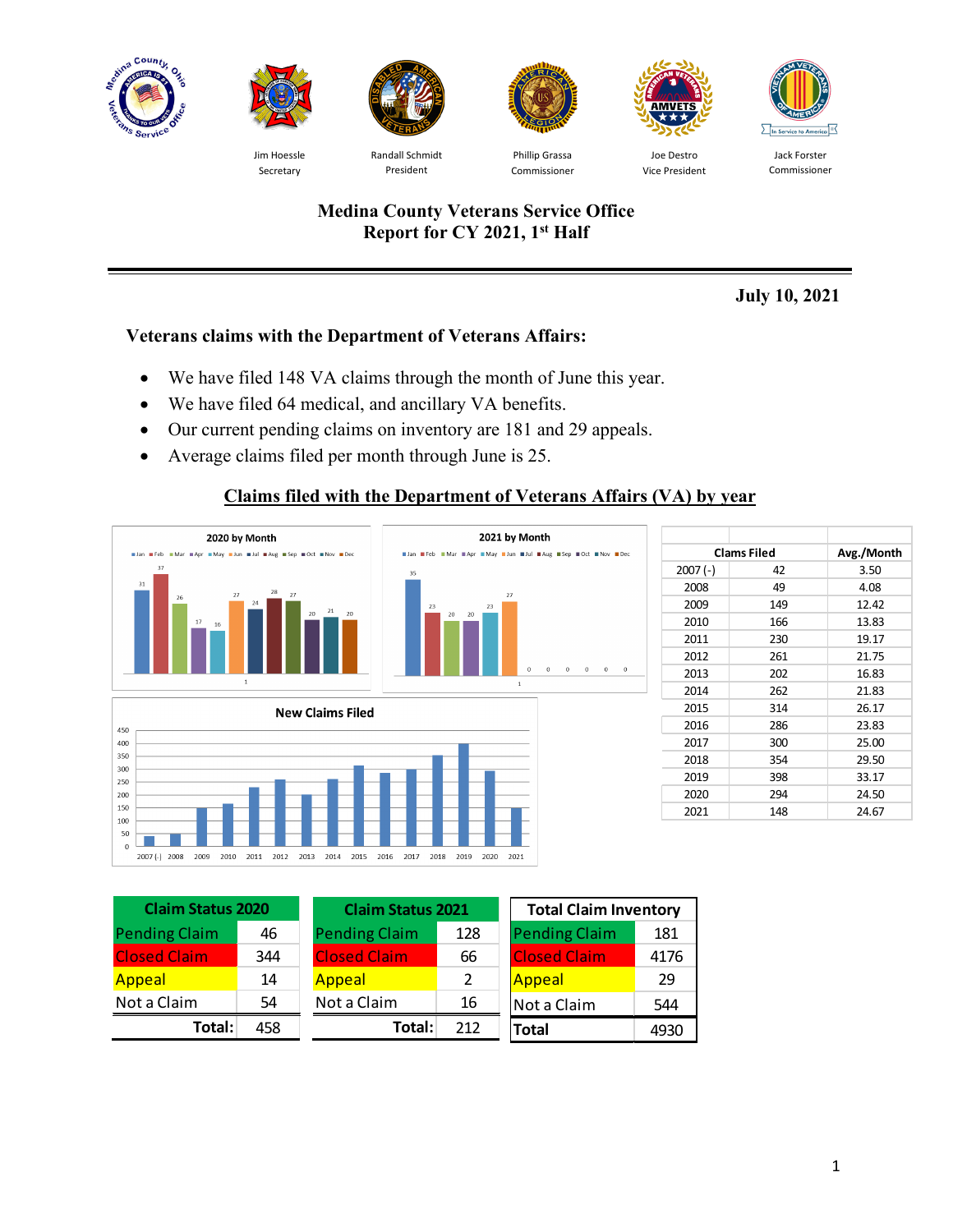## **Federal VA Dollars Spent Within Medina County Total**

## **Geographical Distribution of VA Expenditures in Medina County**

|                                                                                                                                                                                                  | <b>Medina County Veterans Service Office</b>                              |                                                                                                                        |                                                                                                                                              |                                                                                     |                            |                                                      |                                         |                  |                                                          |                                    |  |  |  |
|--------------------------------------------------------------------------------------------------------------------------------------------------------------------------------------------------|---------------------------------------------------------------------------|------------------------------------------------------------------------------------------------------------------------|----------------------------------------------------------------------------------------------------------------------------------------------|-------------------------------------------------------------------------------------|----------------------------|------------------------------------------------------|-----------------------------------------|------------------|----------------------------------------------------------|------------------------------------|--|--|--|
|                                                                                                                                                                                                  | 210 Northland Drive, Medina, OH 44256<br><b>EXPENDITURES FOR VETERANS</b> |                                                                                                                        |                                                                                                                                              |                                                                                     |                            |                                                      |                                         |                  |                                                          |                                    |  |  |  |
|                                                                                                                                                                                                  |                                                                           |                                                                                                                        |                                                                                                                                              |                                                                                     |                            |                                                      |                                         |                  |                                                          |                                    |  |  |  |
|                                                                                                                                                                                                  |                                                                           |                                                                                                                        |                                                                                                                                              |                                                                                     |                            | FEDERAL VS. COUNTY 2010-2020                         |                                         |                  |                                                          |                                    |  |  |  |
|                                                                                                                                                                                                  |                                                                           |                                                                                                                        |                                                                                                                                              |                                                                                     |                            | <b>Federal VA Dollars Spent Within County,</b>       |                                         |                  |                                                          |                                    |  |  |  |
|                                                                                                                                                                                                  | <b>Other Impact Areas</b><br><b>Prime Impact Areas</b>                    |                                                                                                                        |                                                                                                                                              |                                                                                     |                            |                                                      |                                         |                  |                                                          | County Veterans Budget Information |  |  |  |
| Fiscal<br>Year                                                                                                                                                                                   | County<br>Veteran<br>Population,                                          | <b>Total Federal VA</b><br><b>Dollars Spent</b><br><b>Within County</b>                                                | Compensation &<br><b>IPension</b>                                                                                                            | <b>Education &amp;</b><br><b>Vocational</b><br>Rehabilitation/<br><b>Employment</b> | Insurance &<br>Indemnities | <b>Medical Care</b>                                  | General<br>Operating<br><b>Expenses</b> | Constructio<br>n | County<br><b>Revenues</b><br>authorized by<br><b>ORC</b> | County<br>Revenues Spent<br>3.4    |  |  |  |
| 2010                                                                                                                                                                                             | 13.858                                                                    | \$35,497,773.48                                                                                                        | \$16,321,349.81                                                                                                                              | \$2,805,492.85                                                                      | \$1,027,596.50             | \$15,343,334.32                                      |                                         |                  | \$2,392,590.00                                           | \$1,023,387.30                     |  |  |  |
| 2011                                                                                                                                                                                             | 13,878                                                                    | \$41,113,968.08                                                                                                        | \$20.087.979.68                                                                                                                              | \$3.333.009.23                                                                      | \$1.417.265.17             | \$16,275,714.00                                      | $\hat{\mathbf{x}}$                      | $\mathbf{s}$     | \$2.254.685.66                                           | \$858,458.79                       |  |  |  |
| 2012                                                                                                                                                                                             | 13.908                                                                    | \$39,611,546.67                                                                                                        | \$18,487,542.00                                                                                                                              | \$3,000,400.00                                                                      | \$941,696.02               | \$17,181,908.66                                      |                                         |                  | \$2,273,439.01                                           | \$871,342.74                       |  |  |  |
| 2013                                                                                                                                                                                             | 13,677                                                                    | \$48,443,316.91                                                                                                        | \$23,467,866.00                                                                                                                              | \$3,211,599.00                                                                      | \$1,069,515.34             | \$20,694,336.56                                      | $\mathbb{S}$                            | $\mathbb{S}$     | \$2,273,439.01                                           | \$867,843.87                       |  |  |  |
| 2014                                                                                                                                                                                             | 13,609                                                                    | \$57,146,933.32                                                                                                        | \$30,640,493.00                                                                                                                              | \$3,905,263.00                                                                      | \$889,226.65               | \$21,711,950.66                                      |                                         | \$               | \$2,251,844.64                                           | \$853,215.83                       |  |  |  |
| 2015                                                                                                                                                                                             | 13,420                                                                    | \$55.392.969.45                                                                                                        | \$29.476.754.00                                                                                                                              | \$3.622.672.00                                                                      | \$673,200.00               | \$21.620.343.45                                      | $\overline{a}$                          | \$               | S 2.273.439.01                                           | \$766.837.36                       |  |  |  |
| 2016                                                                                                                                                                                             | 12,421                                                                    | \$63,483,852.50                                                                                                        | \$33,609,021.50                                                                                                                              | \$3.772.249.00                                                                      | \$1,062,202.00             | \$25.040.380.00                                      | $\blacksquare$                          | \$               | \$2.251.844.60                                           | \$688.524.25                       |  |  |  |
| 2017                                                                                                                                                                                             | 12,157                                                                    | \$65,439,674.47                                                                                                        | \$33,074,100.78                                                                                                                              | \$3,866,726.52                                                                      | \$1,554,901.00             | \$26,943,946.17                                      | $\mathbb{S}$<br>$\overline{a}$          | $\mathbf{s}$     | \$2,251,844.64                                           | \$759,705.75                       |  |  |  |
| 2018                                                                                                                                                                                             | 11,890                                                                    | \$69,238,217.54                                                                                                        | \$32,496,438.00                                                                                                                              | \$4,561,658.00                                                                      | \$1,112,475.00             | \$31,067,646.54                                      | $\mathbf{s}$<br>$\overline{a}$          | <sub>S</sub>     | \$2,591,316.74                                           | \$746,634.32                       |  |  |  |
| 2019                                                                                                                                                                                             | 11,351                                                                    | \$75,194,230.98                                                                                                        | \$39,216,959.00                                                                                                                              | \$4,744,732.00                                                                      | \$781,261.00               | \$30,451,278.98                                      | $\mathbf{\hat{s}}$<br>$\overline{a}$    | <b>S</b>         | \$2,251,844.64                                           | \$740,477.67                       |  |  |  |
| 2020                                                                                                                                                                                             | 11,285                                                                    | \$80,232,000.58                                                                                                        | \$41,451,000.67                                                                                                                              | \$4,628,000.10                                                                      | \$682,000.49               | \$33,470,000.32                                      | $\mathbb{S}$<br>$\sim$                  | $\mathbf{s}$     | \$2,251,844.64                                           | \$665,736.75                       |  |  |  |
| <b>NOTES</b><br>In 2011, 2014, 2016, and 2018, the VA adjusted the Veterans Population Model to account for current projections of Veteran's life expectancies, gains, and population            |                                                                           |                                                                                                                        |                                                                                                                                              |                                                                                     |                            |                                                      |                                         |                  |                                                          |                                    |  |  |  |
| shifts. As a result, some Counties may show unanticipated increases and/or decreases in Veterans Populations.<br>l2.<br>benditures - National Center for Veterans Analysis and Statistics (va.ge |                                                                           |                                                                                                                        |                                                                                                                                              |                                                                                     |                            |                                                      |                                         |                  |                                                          |                                    |  |  |  |
| 3                                                                                                                                                                                                | Percent of .5 Mil expended in:                                            |                                                                                                                        | <b>Year 2020</b>                                                                                                                             | 29.56%                                                                              |                            | <b>Year 2019</b>                                     | 32.88%                                  |                  |                                                          |                                    |  |  |  |
|                                                                                                                                                                                                  |                                                                           | SINCE 2010, COUNTY VETERAN POPULATION HAS DECREASED BY:<br>2020 'FEDERAL VA DOLLARS SPENT' TO 'COUNTY DOLLARS SPENT' = | COUNTY REVENUES SPENT IN 2020 COMPARED TO 2010 IS AN INCREASE OF:<br>TOTAL FEDERAL VA DOLLARS SPENT WITHIN COUNTY INCREASED FROM '10-'20 BY: |                                                                                     |                            | \$357,650.55<br>\$44,734,227,10<br>2.573<br>102 to 1 |                                         |                  |                                                          |                                    |  |  |  |
|                                                                                                                                                                                                  |                                                                           |                                                                                                                        | TOTAL FEDERAL VA DOLLARS SPENT WITHIN COUNTY INCREASED FROM 19-20 BY:                                                                        |                                                                                     |                            | \$5,037,769.60                                       |                                         |                  |                                                          |                                    |  |  |  |

#### **Compensation & Pension:**

• Last year we saw an increase in Compensation & Pension (C&P) expenditures (\$39.2 to \$41.5 million dollars) from the Department of Veterans Affairs within Medina County.

#### **Education, Voc. Rehab & Insurance:**

• \$4.6 million dollars have been invested in our county's veterans through educational programs and payouts for insurance.

#### **Medical:**

• Last year \$33.5 million dollars in medical expenditures from the Department of Veterans Affairs within Medina County.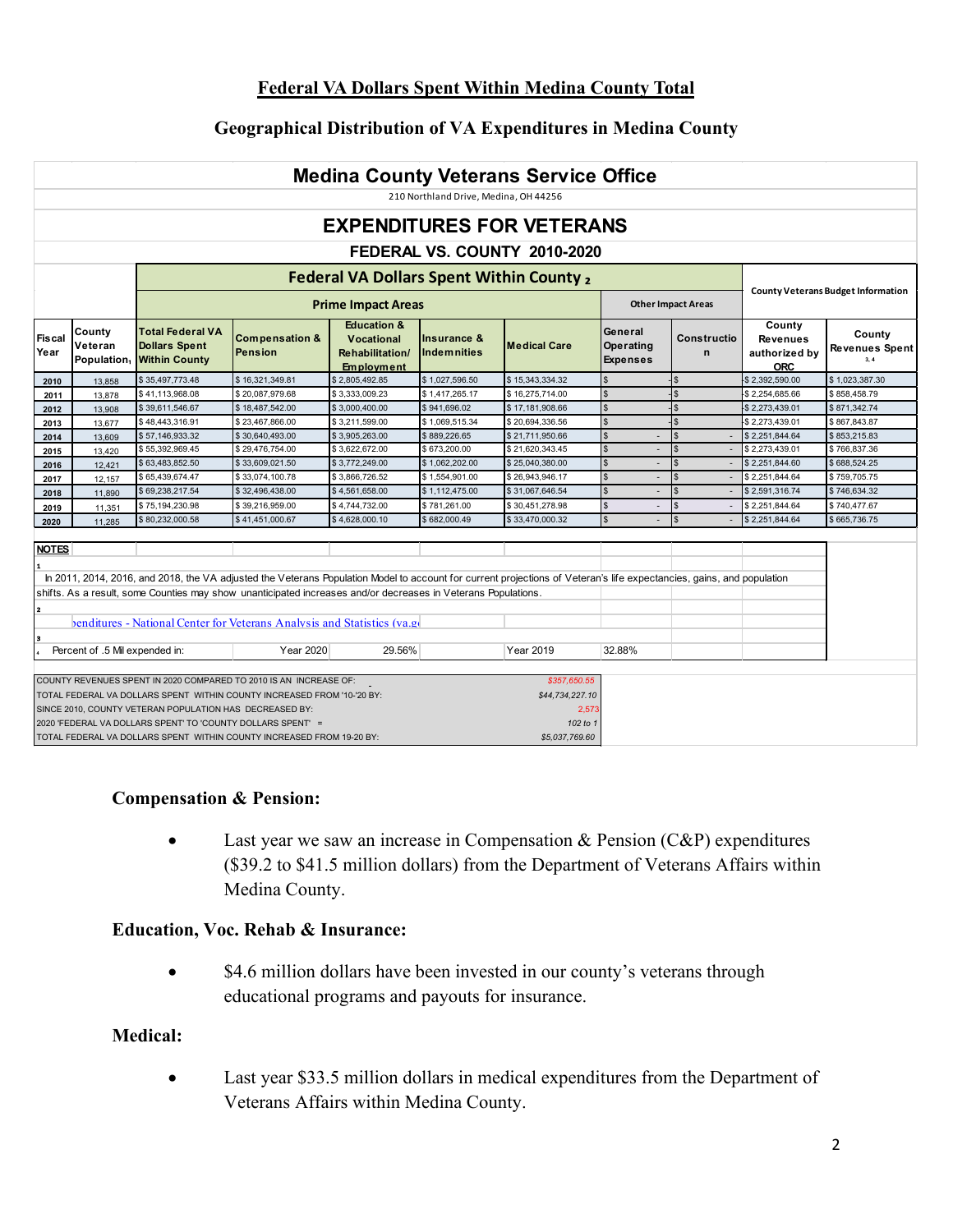We provided transportation to 551 veterans to the VA Medical Center in Cleveland, Parma and Akron. This is less than half of a typical year due to COVID. Currently we go to all three destinations five days a week.

\*\*\*The VA spent \$80.2 million dollars on the Veterans of Medina County in 2020, which is an increase of almost \$5 million from the previous year.

## **Veterans Bonus Data for FY2020 & FY2021**

| County               |                    | FY2020            |                    | FY2021            | FY2022             |                   |  |
|----------------------|--------------------|-------------------|--------------------|-------------------|--------------------|-------------------|--|
|                      | $#$ Claims<br>Paid | <b>Total Paid</b> | $#$ Claims<br>Paid | <b>Total Paid</b> | $#$ Claims<br>Paid | <b>Total Paid</b> |  |
| <b>Medina County</b> | 18                 | \$10,611.67       | 14                 | \$8,216.66        | $\sim$             |                   |  |

## **Military Injury Relief Fund data for FY2020 & 2021**

| County |        | つのつの       |        | 2021     |               |      |  |
|--------|--------|------------|--------|----------|---------------|------|--|
|        | Claims | Paid       | Claims | Paid     | <b>Claims</b> | Paid |  |
|        |        | \$1,500.00 |        | \$500.00 |               |      |  |

### **Financial Assistance:**

We have seen just 243 eligible clients this first half of 2020. We saw an increase in Financial Assistance at the beginning of the year with the government shutdown (only 14 less than 2019).

| Financial Asst. Written        | \$12,343.62 | \$6,233.50<br><b>Sh</b> | \$8,381,96 |                               | $\frac{1}{2}$ \$7,981.15 $\frac{1}{2}$ \$7,343.24 $\frac{1}{2}$ \$10,175.11 |  |  |  | ALO LO<br><b>JZ,4JO.JO I</b>  |
|--------------------------------|-------------|-------------------------|------------|-------------------------------|-----------------------------------------------------------------------------|--|--|--|-------------------------------|
| Paid<br><b>Financial Asst.</b> | \$11,362.16 | 11202<br>56,412.62      | \$8,288,45 | $\frac{57,743.86}{58,850.05}$ | \$9,055.47                                                                  |  |  |  | $\overline{a}$<br>31,7TC.0T I |

Financial assistance remains relatively low so far this year.

### **Closing:**

Our office continues to look for ways to help our Veterans and their families along with being financially responsible to the taxpayers of Medina County. We also continue to try to find new and innovative ways to assist our Veterans and their family members that are in the greatest need. We have seen 570 clients in the first half of 2021, which is close to what we were at last year but 75% less than the previous year before COVID. However, we were averaging 400-600 phone calls per month and are now starting to see a heavy increase in foot traffic and appointments.

COVID-19 and the pandemic have obviously changed the way we all operate. Our emergency operations were always based on a major catastrophe that involved the building being destroyed or the likes of moving our operations off site. We never thought about not being able to meet face-to-face with the very people we serve. So this posed a new problem. We however were able